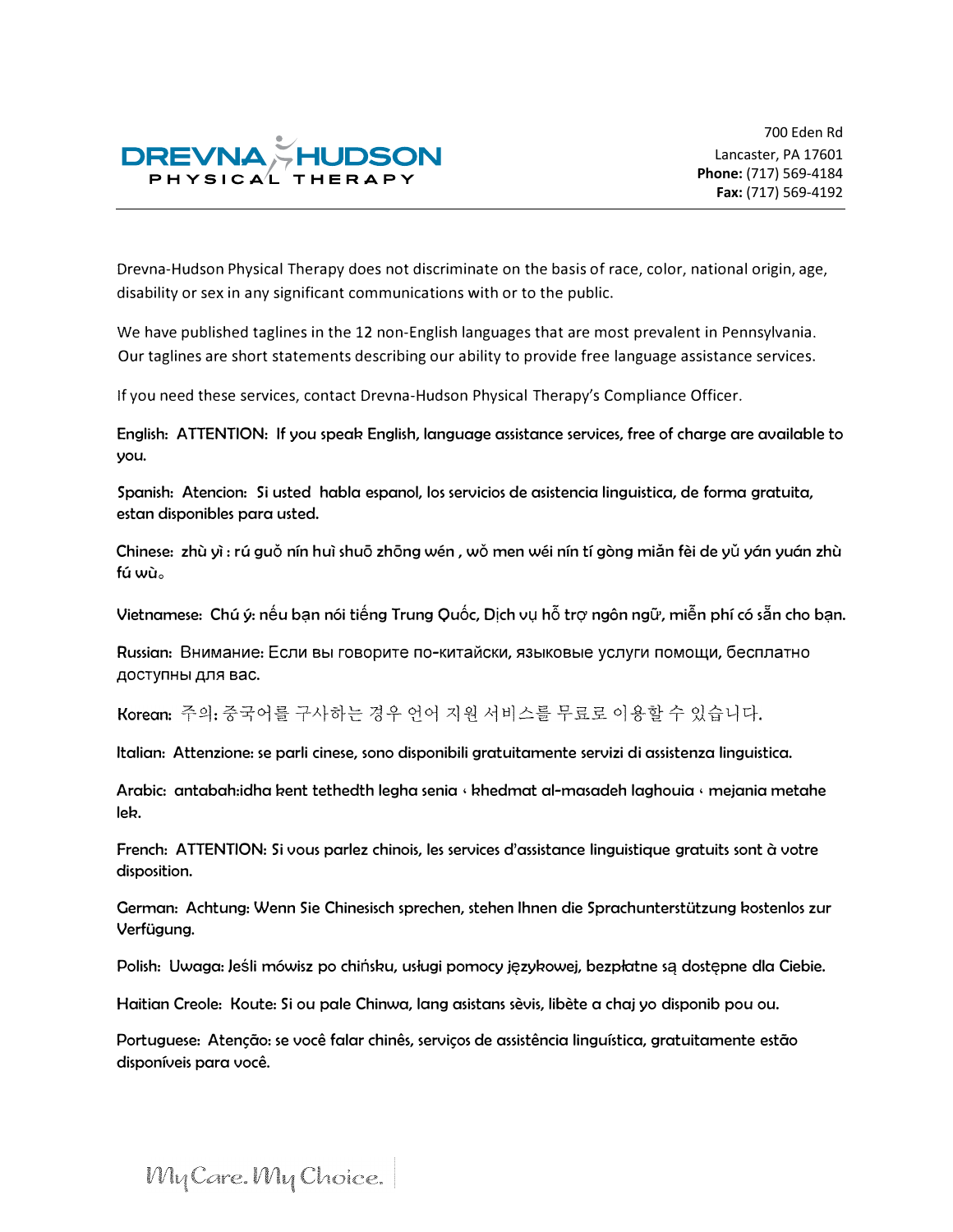## **Discrimination is Against the Law**

Drevna-Hudson Physical Therapy complies with applicable Federal civil rights laws and does not discriminate on the basis of race, color, national origin, age, disability, or sex. Drevna-Hudson Physical Therapy does not exclude people or treat them differently because of race, color, national origin, age, disability, or sex.

Drevna-Hudson Physical Therapy provides free aids and services to people with disabilities to communicate effectively with us, such as:

- Qualified sign language interpreters;
- Written information in other formats (large print, audio, accessible electronic formats, other formats)

Drevna-Hudson Physical Therapy provides free language services to people whose primary language is not English, such as:

- Qualified interpreters
- Information written in other languages

If you need these services, contact Drevna-Hudson Physical Therapy's Compliance Officer.

If you believe that Drevna-Hudson Physical Therapy has failed to provide these services or discriminated in another way on the basis of race, color, national origin, age, disability, or sex, you can file a grievance with:

- Drevna-Hudson Physical Therapy's Compliance Officer
- Mailing Address
- Telephone number [TTY number-if covered entity has one]
- Fax
- Email.

You can file a grievance in person or by mail, fax, or email. If you need help filing a grievance Drevna-Hudson Physical Therapy's Compliance Officer is available to help you.

You can also file a civil rights complaint with the U.S. Department of Health and Human Services, Office for Civil Rights, electronically through the Office for Civil Rights Complaint Portal, available at https://ocrportal.hhs.qov/ocr/portal/lobby.isf , or by mail or phone at: U.S. Department of Health and Human Services 200 Independence Avenue, SW Room 509F, HHH Building Washington, D.C. 20201 | 1-800-368-1019, 800-537-7697 (TDD).

Complaint forms are available at http://www.hhs.gov/ocr/office/file/index.html.